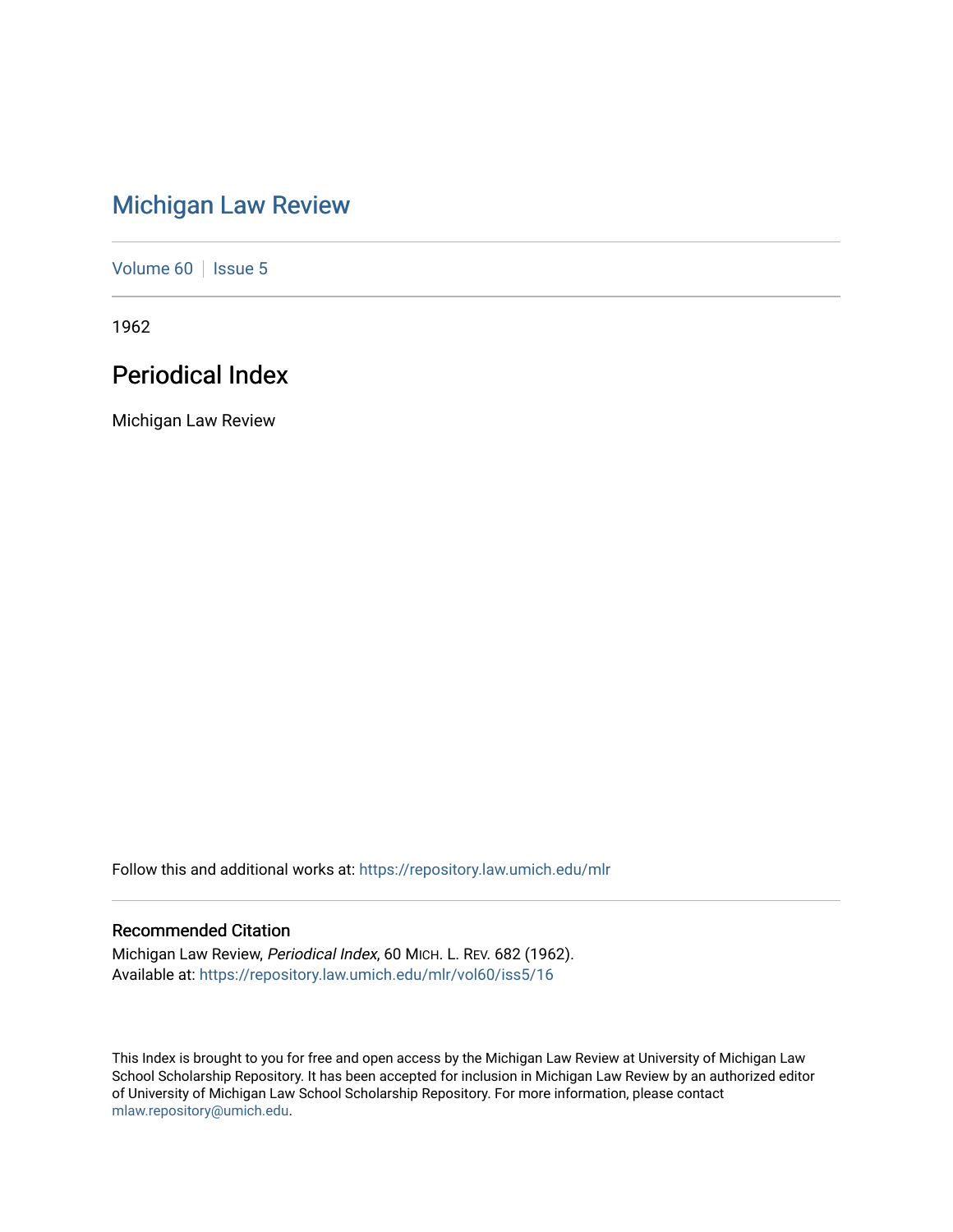This index includes *articles, comments* and some of the longer *notes* which have appeared in leading law reviews since the publication of the last issue of this *Review,*  (a) indicates a leading article.

#### .ABORTION

Criminal abortion: human hardship and unyielding laws. (a) Zad Leavy and Jerome M. Kummer. 35 So. Cal. L. Rev. 123-148 (Winter).

# ADMINISTRATIVE LAW

Judicial review of administrative agency actions in Indiana. 37 Ind. L.J. 259·269 (Winter).

The progress of federal agency reorganization under the Kennedy administration. 48 Va. L. Rev. 300-377 (March) .

#### ANTITRUSI LAW

Exclusive territorial arrangements un• der the antitrust laws-a reappraisal. (a) Richard E. Day. 40 N.CL. Rev. 223-251 (Feb.).

The admissibility and scope of guilty pleas in antitrust treble damage actions. 71 Yale L.J. 684-701 (March) .

The new law of mergers. 56 Nw. U.L. Rev. 630-643 (Nov.-Dec.) .

#### **AUTOMOBILES**

The California motor vehicle pollution control law. 50 Calif. L. Rev. 121-130 (March).

Wisconsin law governing automobile accidents: I. (a) Richard V. Campbell. 1962 Wis. L. Rev. 240-279 (March) •

#### **CARRIERS**

Common or contract carrier?--the "circle" circle. (a) A. Arthur Davis. 47 Iowa L. Rev. 637-666 (Spring).

#### CIVIL RIGHTS

The effect of the criminal conviction on civil rights in New England. 42 B.U.L. Rev. 110-ll8 (Winter) •

# CONSTITUTIONAL **LAW**

See also *Freedom of Religion, Water.*  Shelley v. Kraemer: notes for a revised opinion. (a) Louis Henkin. ll0 U. Pa. L.

Rev. 473-505 (Feb.) • Some enduring misconceptions of Amer-

ican constitutional history. (a) Samuel Krislov. 37 Ind. L.J. 195-216 (Winter) •

Standing to assert constitutional jus ter-

[682]

tii in the supreme court. (a) Robert Allen Sedler. 71 Yale L.J. 599-660 (March).

The battle of the first amendment: a study in judicial interpretation. (a) Maxwell Brandwen. 40 N.C.L. Rev. 273-296 (Feb.).

The legislative veto and the constitution. (a) Joseph and Ann Cooper. 30 Geo. Wash. L. Rev. 467-516 (March).

The privilege to practice law versus the fifth amendment privilege to remain silent. 56 Nw. U.L. Rev. 644-662 (Nov.-Dec.).

# **CORPORATIONS**

Legal handles used to open or close the corporate opportunity door. (a) Daniel Walker. 56 Nw. U.L. Rev. 608-628 (Nov.- Dec.).

Modern functions of the corporate system. (a) Adolf A. Berle. 62 Colum. L. Rev. 433-449 (March).

The "higher criticism" of the modern corporation. (a) Henry G. Manne. 62 Colum. L. Rev. 399-432 (March) .

#### CRIMINAL LAW & PROCEDURE

See also *Abortion, Jurisprudence, Probation.* 

Admissions implied from silence, evasion and equivocation in Massachusetts criminal cases. (a) Alvan Brody. 42 B.U.L. Rev. 46- 56 (Winter) .

Basic rights of an individual from arrest until trial in New England. 42 B.U.L. Rev. 72-90 (Winter) •

Interstate corrections and penal legislation. (a) Sanford J. Fox. 42 B.U.L. Rev. 57- 70 (Winter) •

Police practices and the law-from arrest to release or charge. (a) Edward L. Barrett, Jr. 50 Calif. L. Rev. 11-55 (March).

Prior criminal convictions to impeach credibility in New England. 42 B.U.L. Rev. 91-109 (Winter).

Sex, sanity and stupidity in Massachusetts. (a) Charles W. Tenney, Jr. 42 B.U.L. Rev. 1-31 (Winter).

The corpus delicti of murder. (a) Rollin M. Perkins. 48 Va. L. Rev. 173-195 (March).

The police and nonenforcement of the law: II. (a) Wayne R. LaFave. [Part I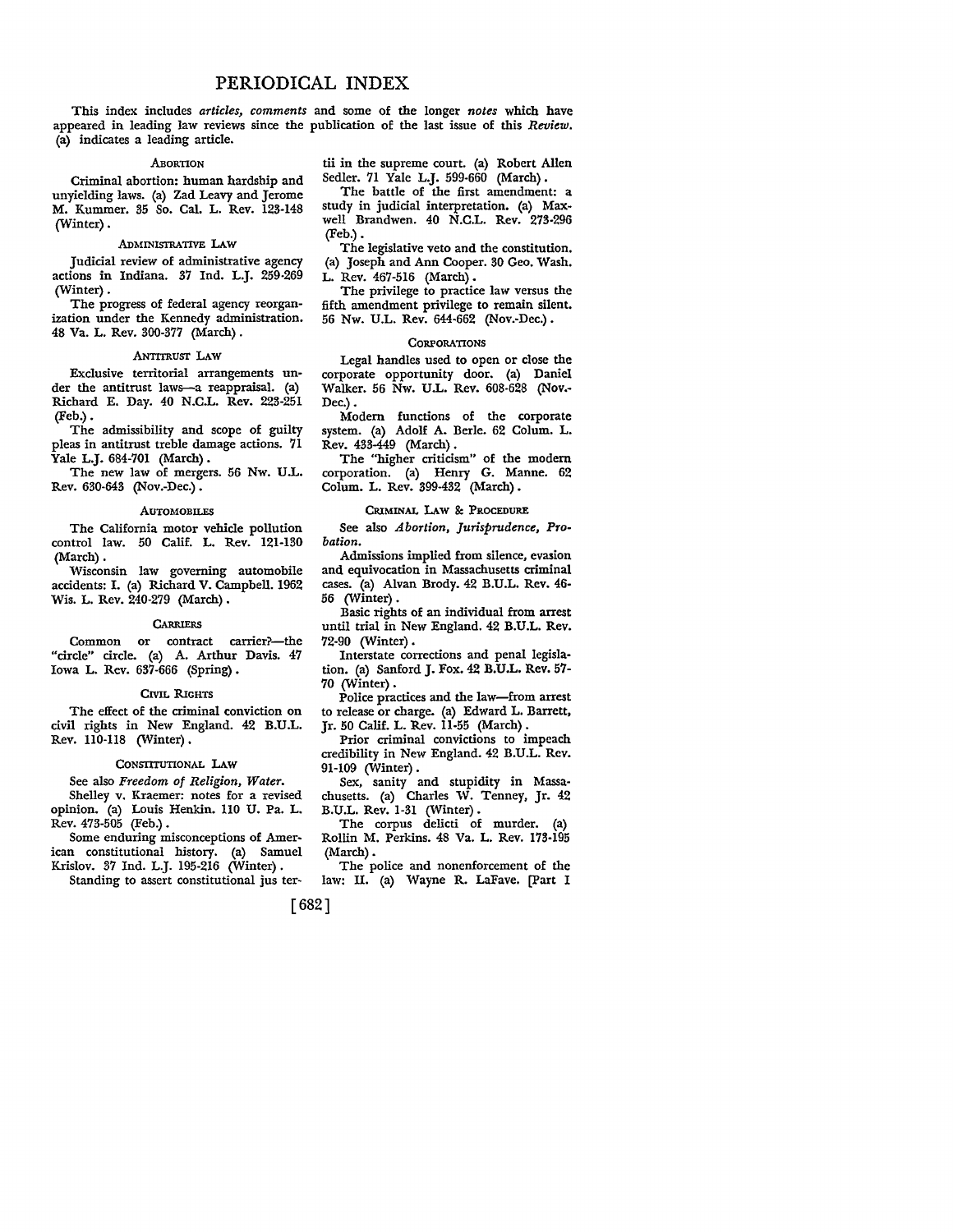appeared in 1962 Wis. L. Rev. 104-137 (Jan.).] 1962 Wis. L. Rev. 179-239 (March).

#### **DAMAGES**

The collateral source rule in the Ameri• can law of damages. (a) Richard C. Max• well. 46 Minn. L. Rev. 669-695 (March) .

#### DESCENT &: DI5IRIBUTION

Acts barring property rights. (a) W. Bryan Bolich. 40 N.C.L. Rev. 175-222 (Feb.).

#### EVIDENCE

# See also *Criminal Law* 6- *Procedure.*

The admissibility of expert medical testimony based in part upon information received from third persons. 35 So. Cal. L. Rev. 193-207 (Winter) •

# FEDERAL INCOME TAX

Federal taxation of life insurance wealth. (a) R. Dale Swihart. 37 Ind. L.J. 167-194 (Winter).

Taxability of life insurance proceeds paid to stockholders of closely-held corporations. 37 Ind. L.J. 246-259 (Winter).

Taxation-federal income tax-strike insurance agreements. 60 Mich. L. Rev. 474-498 (Feb.).

# FEDERAL JURISDICTION

Personal jurisdiction requirements under federal change of venue statutes. 1962 Wis. L. Rev. 342-357 (March) •

# FEDERAL PROCEDURE

Intervention of right in class actions: the dilemma of federal rule of civil procedure 24 (a) (2) · 50 Calif. L. Rev. 89-100 **(March).** 

Multiple liability, multiple remedies, and the federal rules of civil procedure. 46 Minn. L. Rev. 729-748 (March) •

The dilemma of federal rule 36. 56 Nw. U.L. Rev. 679-687 (Nov.-Dec.).

#### FOREIGN LAW

Chinese communist law: its background and development. (a) Luke T. Lee. 60 Mich. L. Rev. 439-472 (Feb.) .

Property, right, and contract in Muslim law. (a) Saba Habachy. 62 Colum. L. Rev. 450-473 (March) •

# FREEDOM OF RELIGION

Prisoners' religious freedom. 35 So. Cal. **L. Rev.** 162-174 (Winter).

# GOVERNMENT & POLITICS

See also *Constitutional Law.*  Congressional use of administrative organization and procedure for policymaking purposes: six case studies and some conclusions. (a) Kurt Borchardt. 30 Geo. Wash. L. Rev. 429-466 (March).

#### HIGHWAYS

Frontage roads: to compensate or not to compensate. (a) Frank M. Covey, Jr. 56 Nw. U.L. Rev. 587-607 (Nov.-Dec.).

#### IMMIGRATION & NATIONALITY ACT

Administrative versus judicial determinations of citizenship: some problems in the administration of section 360 of the immigration and nationality act. 37 Ind. L.J. 235-246 (Winter) .

Deportation and exclusion: a continuing dialogue between congress and the courts. 71 Yale L.J. 760-792 (March).

INTERGOVERNMENTAL RELATIONS

See *Highways, Public Authorities.* 

# INTERNATIONAL LAW

Consular immunity: in law in fact. 47 Iowa L. Rev. 668-688 (Spring) .

#### INTRAGOVERNMENTAL RELATIONS

See also *Immigration & Nationality Act.*  Legal and extra-legal powers of Wisconsin governors in legislative relations: II. (a) David Carley. [Part I appeared in 1962 Wis. L. Rev. 3-64 Gan.) .] 1962 Wis. L. Rev. 280-341 (March) •

#### JUDICIAL REVIEW

# See *Administrative Law.*

#### **JURISPRUDENCE**

An affirmative thrust to due process of law? (a) Arthur S. Miller. 30 Geo. Wash. L. Rev. 399-428 (March) .

Legal responsibility for extra-legal censure. 62 Colum. L. Rev. 475-500 (March).

Morals and the criminal law. 71 Yale L.J. 662-683 (March) •

#### LABOR LAw

Survival of seniority rights under collective agreements: *Zdanok v. Glidden Co.*  48 Va. L. Rev. 291-298 (March) .

The purposes and provisions of the "labor dispute" disqualification from unemployment compensation. 56 Nw. U.L. Rev. 662-679 (Nov.-Dec.) .